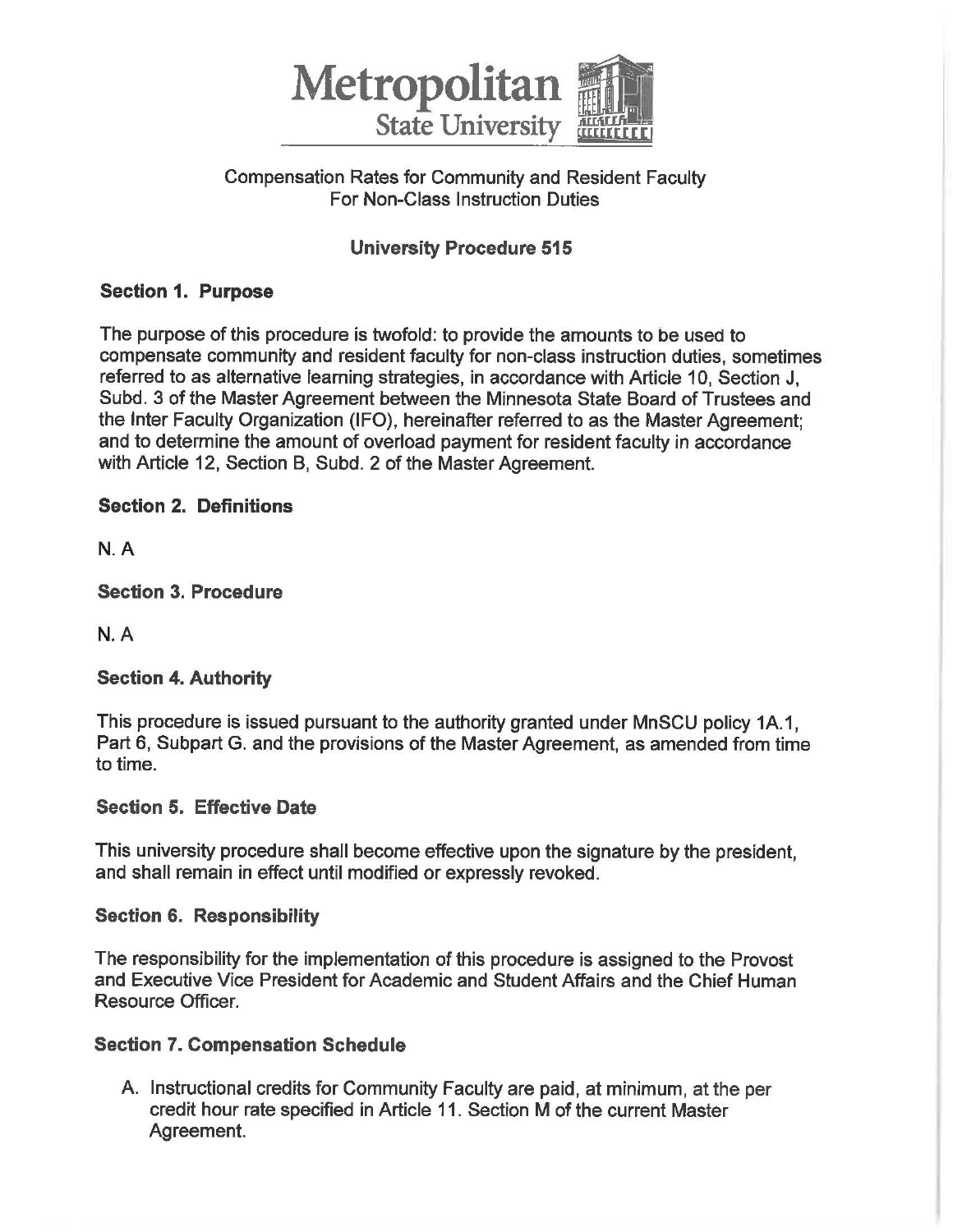- a. Inasmuch as the Master Agreement establishes minimum levels of compensation, doctoral level course credits are equivalent to 1.5 credits for payment purposes.
- b. For courses enrolling both graduate and undergraduate students, faculty will be paid based on the undergraduate course designation.
- B. Theory seminars will be compensated at a rate of \$65.00/credit/student.
- C. Independent studies will be compensated, effective Spring Semester 2018 (FY18), at the following rates:
	- a. Faculty designed independent studies (FDIS) at \$65.00/credit/student. The maximum number of students in an FDIS is ten (10) students. The maximum number of students an individual faculty member can teach in all assigned FDIS courses in a fiscal year is sixty (60) students.
	- b. Student-designed independent studies (SDIS) will be compensated per student with a flat rate of \$125 for one (1) credit, and the flat rate of \$125 plus \$65 per credit for more than one (1) credit.

1 credit course \$125 2 credit course \$125 plus \$65 per credit (\$255) 3 credit course \$125 plus \$65 per credit (\$320) 4 credit course \$125 plus \$65 per credit (\$385)

- D. Internships will be compensated at the following rates:
	- a. Individual internship supervision \$42/credit/student
	- b. Group internships with fewer than 15 students \$65/credit/student
	- c. Group internships with 15 or more students at the regular course rate
- E. Assessment of prior learning, effective Spring Semester 2018 (FY18) will be compensated per student with a flat rate of \$100 for one (1) credit, and the flat rate of \$100 plus \$45 per credit for more than one (1) credit.

1 credit course \$100 2 credit course \$100 plus \$45 per credit (\$190) 3 credit course \$100 plus \$45 per credit (\$235) 4 credit course \$100 plus \$45 per credit (\$280)

Note: This compensation will be paid even if the student is not awarded credit but did not withdraw.

F. Teaching workshops are compensated in accordance with the rates specified in Article 10, Sec. J of the Master Agreement.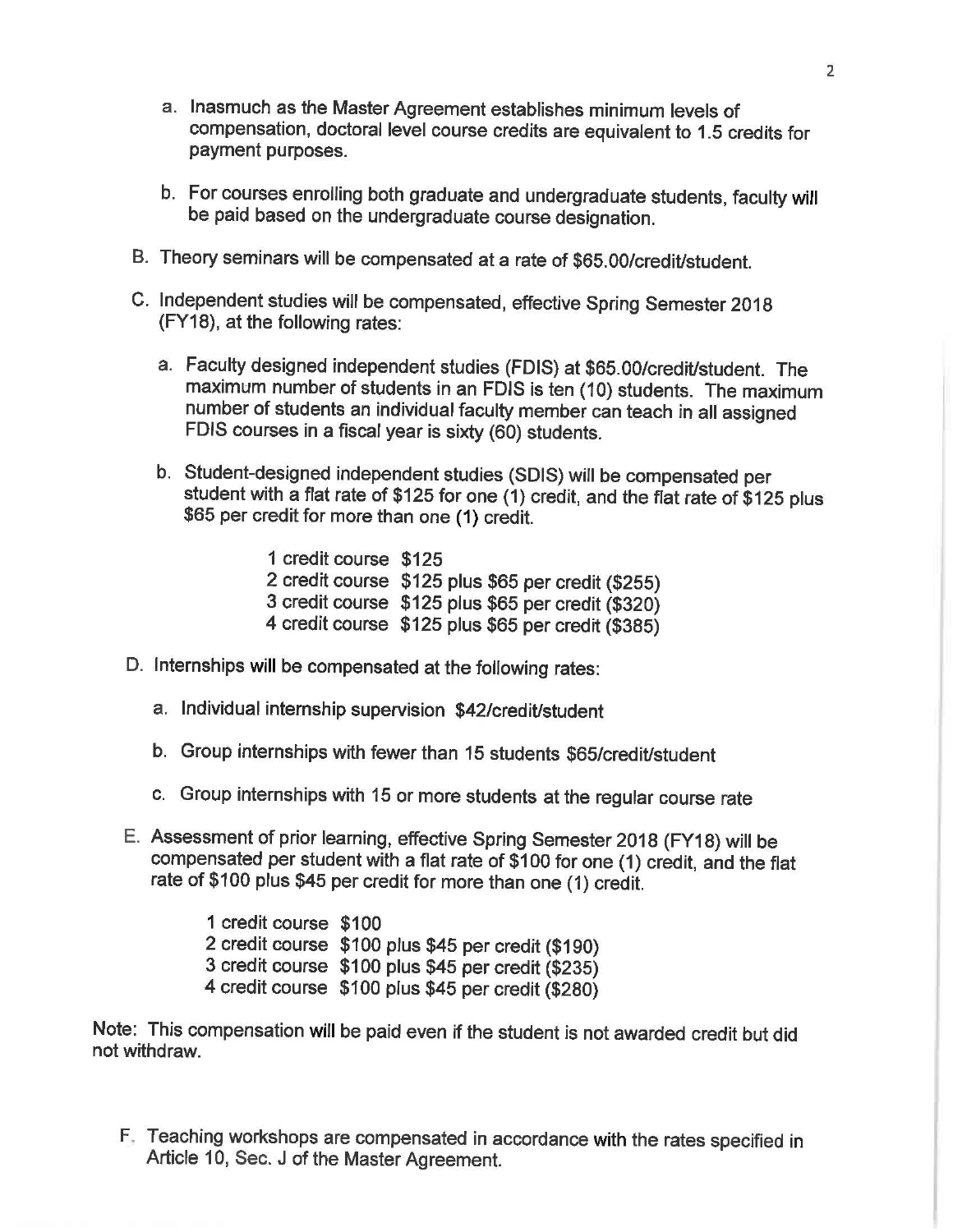- G. Doctoral Compensation (including Doctor of Nursing Practice, and Doctor of Business Administration)
	- 1. Development and assessment of comprehensive examination materials . Faculty who take part in the development of questions and/or the assessment of comprehensive examinations shall be compensated at a rate of at least \$50 per student for question development and/or assessment via a Faculty Designed Independent Study.
	- 2. Dissertation Readership, Mentorship, and other curricular capacities. Faculty members who complete dissertation mentorship/readership duties will be compensated for their efforts upon the completion of said student's doctoral process or other gateway, generally upon successful dissertation defense and/or completion of the doctoral capstone will be compensated with at least \$350 per student dissertation via a Student Designed Independent Study for faculty, and payment as a contractor for non-university readers.
	- 3. Dissertation Advisement Compensation Plan. Commencing Fall 2017, a total of five (5) credits will be paid to each dissertation advisor across two gateways: a) 2 credits at the time of defended proposal, and b) 3 credits at the time of final dissertation completion. Those faculty who have already collected 2 or more credits for dissertation advising and have students who have not completed the proposal will forfeit their 2 credits at proposal, but will be compensated with 3 credits at final dissertation completion. Payments shall be made as overload in those cases in which the faculty advisor exceeds the 24 or 29 credit limits.
- H. Other related payments. From time to time, a schedule of other payments may be established through the local meet and confer process. This procedure will be updated to incorporate these changes.
- I. In all other cases, if additional compensation is to be paid for other types of instructional or non-instructional assignments , the additional compensation will be divided by the formulated base salary to determine the FTE for the assignment. The formulated base salary is the minimum salary for an associate professor as specified in the current IFO Master Agreement. These assignments must be counted toward the maximum credit cap on community faculty workload as set by the Master Agreement.

### **Section 8. Resident Faculty Compensation for Alternative Learning Strategies**

Article 12, Section 8, Subd. 2 of the Master Agreement provides that with prior approval of the Provost, who is the president's designee, resident faculty may accept alternative learning strategy assignments as overload. In accordance with Article 12, the alternative learning strategies will be compensated at the same rates as established for community faculty in Section 5 of this procedure.